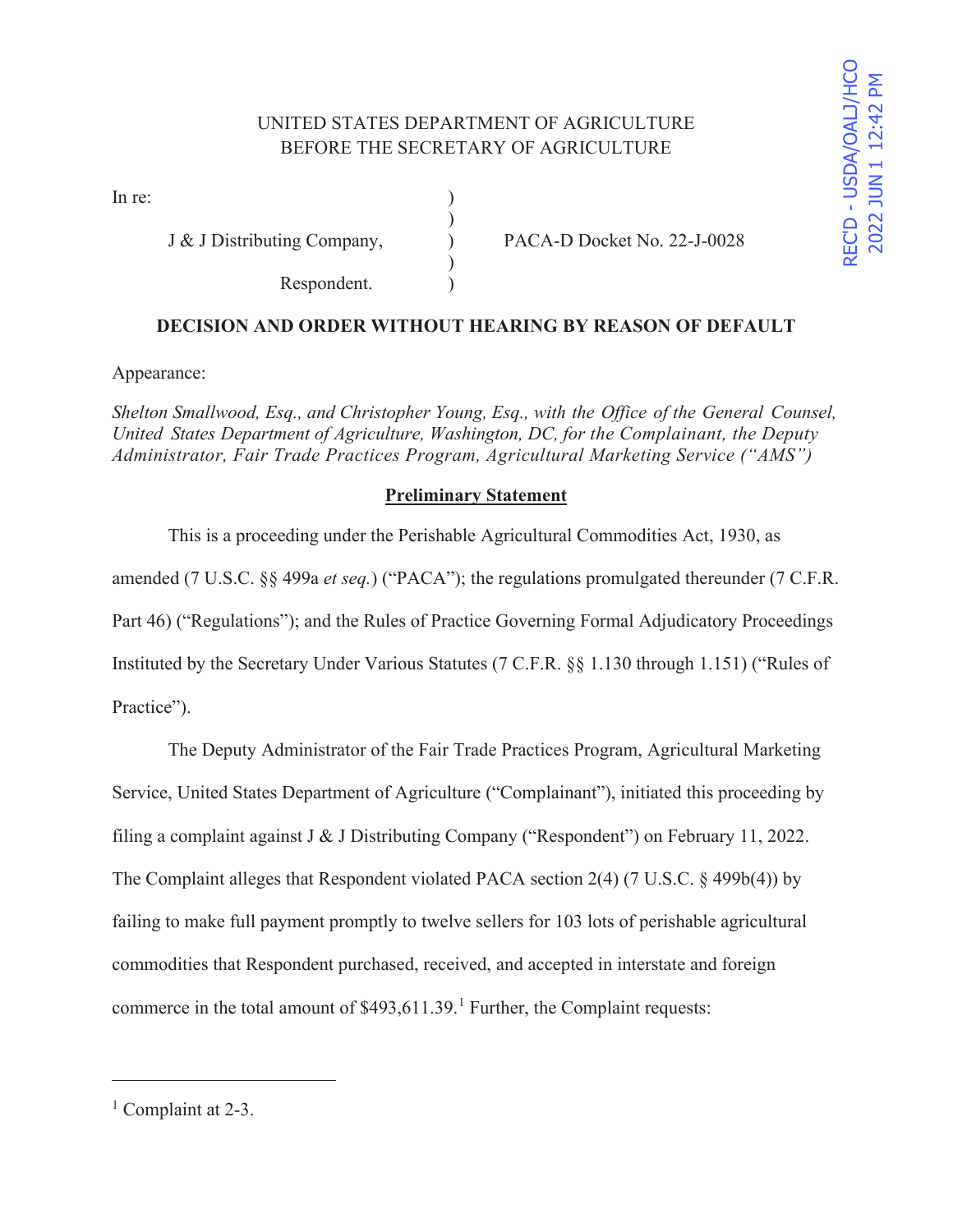- 1. That *unless Respondent fails to file an answer within the time allowed*, or admits all the material allegations of this Complaint, this proceeding be set for oral hearing in conformity with the Rules of Practice governing proceedings under the PACA; and
- 2. That the Administrative Law Judge find that Respondent has willfully, flagrantly and repeatedly violated section 2(4) of the PACA (7 U.S.C. § 499b(4)) and order the revocation of Respondent's PACA license pursuant to section 8(a) of the PACA (7 U.S.C.  $\frac{2}{9}$  499h(a)).<sup>2</sup>

Complaint at 3-4 (emphasis added).

Respondent was duly served with a copy of the Complaint and did not file an answer

within the twenty-day period as prescribed by section 1.136 of the Rules of Practice (7 C.F.R. §

 $1.136$ ).<sup>3</sup>

On April 5, 2022, I issued an order ("Show Cause Order") directing the parties to show

cause, not later than twenty days after that date, why default should not be entered against

Respondent.<sup>4</sup>

<sup>&</sup>lt;sup>2</sup> Although Complainant seeks revocation of Respondent's PACA license, the license terminated on April 13, 2022. *See infra* Finding of Fact No. 2. Therefore, the appropriate sanction is now publication of the facts and circumstances regarding Respondent's PACA violations. *See* infra note 10 and accompanying text.

<sup>&</sup>lt;sup>3</sup> United States Postal Service records reflect that the Complaint was sent to Respondent via certified mail and delivered on February 28, 2022. Respondent had twenty days from the date of service to file a response. 7 C.F.R. § 1.136(a). Weekends and federal holidays shall be included in the count; however, if the due date falls on a Saturday, Sunday, or federal holiday, the last day for timely filing shall be the following work day. 7 C.F.R. § 1.147(h). In this case, Respondent's answer was due on or before March 21, 2022. Respondent has not filed an answer.

<sup>&</sup>lt;sup>4</sup> The Show Cause Order also provided: "Unless the parties have agreed to a consent decision, Complainant's response shall be accompanied by: (1) a proposed decision and order and (2) a motion for adoption of that proposed decision in accordance with the provisions of 7 C.F.R. § 1.139." Show Cause Order at 2.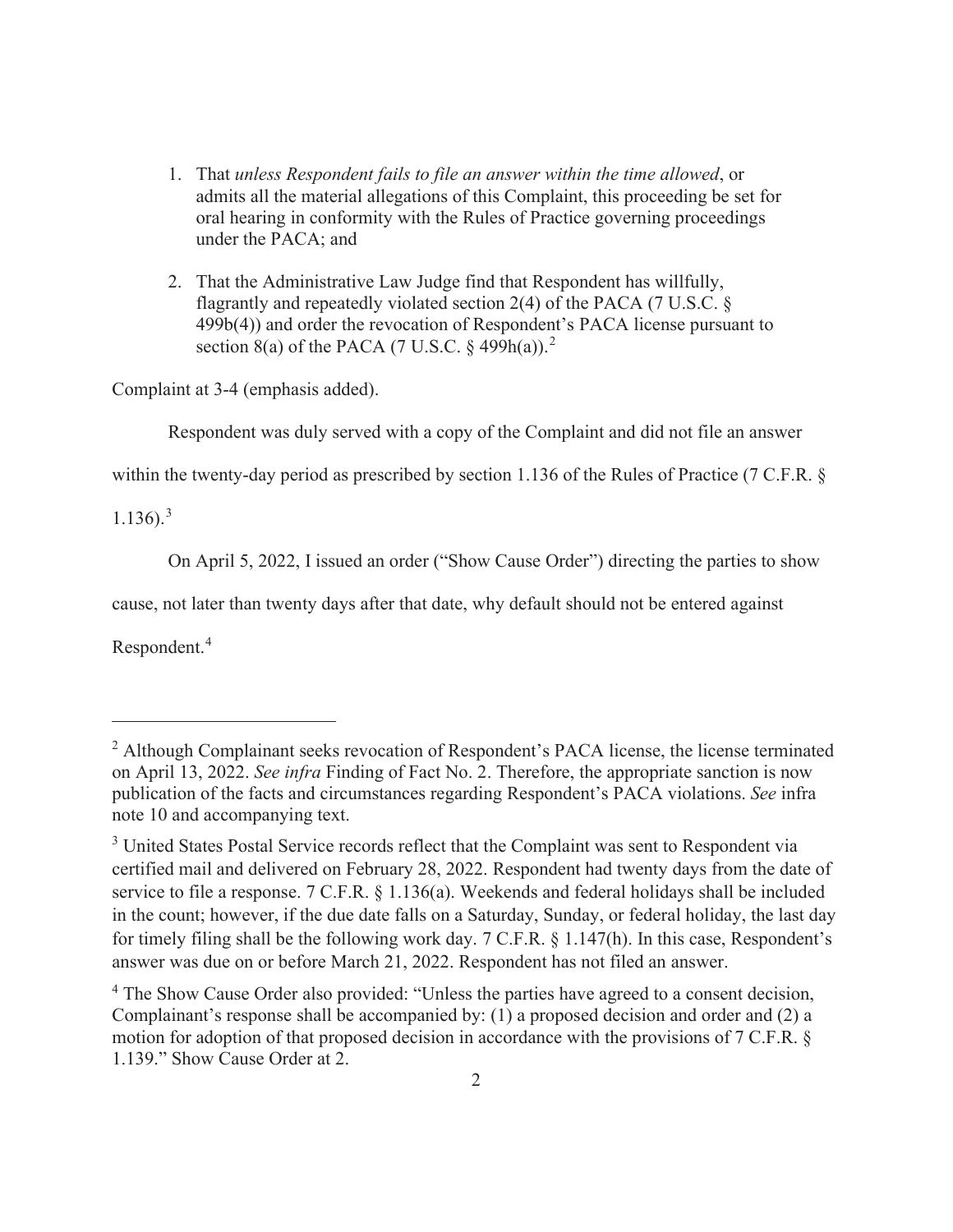On April 15, 2022, Complainant filed a Response to Show Cause Order and Request for Decision Without Hearing by Reason of Default ("Motion for Default") and Proposed Decision Without Hearing by Reason of Default ("Proposed Decision") pursuant to section 1.139 of the Rules of Practice (7 C.F.R.  $\S$  1.139).<sup>5</sup> Respondent did not respond to the Show Cause Order and has not filed any objections to Complainant's Motion for Default or Proposed Decision.<sup>6</sup>

 Failure to file a timely answer or failure to deny or otherwise respond to allegations in the Complaint shall be deemed, for purposes of this proceeding, an admission of the allegations in the Complaint, unless the parties have agreed to a consent decision.<sup>7</sup> Other than a consent decision, the Rules of Practice do not provide for exceptions to the regulatory consequences of an unfiled answer where, as in the present case, no meritorious objections have been filed.<sup>8</sup>

<sup>&</sup>lt;sup>5</sup> Through its Motion, Complainant requests that "I order the revocation of Respondent's PACA license pursuant to section 8(a) of the PACA (7 U.S.C. § 499h(a))." Proposed Decision at 3; Motion for Default at 2. However, revocation is not an appropriate sanction as Respondent's PACA license has been terminated. *See infra* Finding of Fact No. 2; *Baiardi Food Chain v. United States*, 482 F.3d 238, 240 (3d Cir. 2007) ("Because [the respondent] had failed to pay its license renewal fee, its PACA license terminated . . . ; as such, the only sanction open to the secretary was the publication of the facts and circumstances of the case."); *Koam Produce, Inc.*, 65 Agric. Dec. 589, 621 (U.S.D.A. 2006) (holding that revocation was not an appropriate sanction where the respondent's PACA license had terminated before the ALJ issued her initial decision).

<sup>&</sup>lt;sup>6</sup> United States Postal Service records reflect that Complainant's Motion for Default and Proposed Decision were sent to Respondent via certified and delivered on May 5, 2022. Respondent had twenty days from the date of service to file objections thereto. 7 C.F.R. § 1.139. Weekends and federal holidays shall be included in the count; however, if the due date falls on a Saturday, Sunday, or federal holiday, the last day for timely filing shall be the following work day. 7 C.F.R. § 1.147(h). In this case, Respondent's objections were due on or before May 25, 2022. Respondent has not filed any objections.

 $77$  C.F.R. § 1.136(c).

<sup>8</sup> *See supra* note 6 and accompanying text.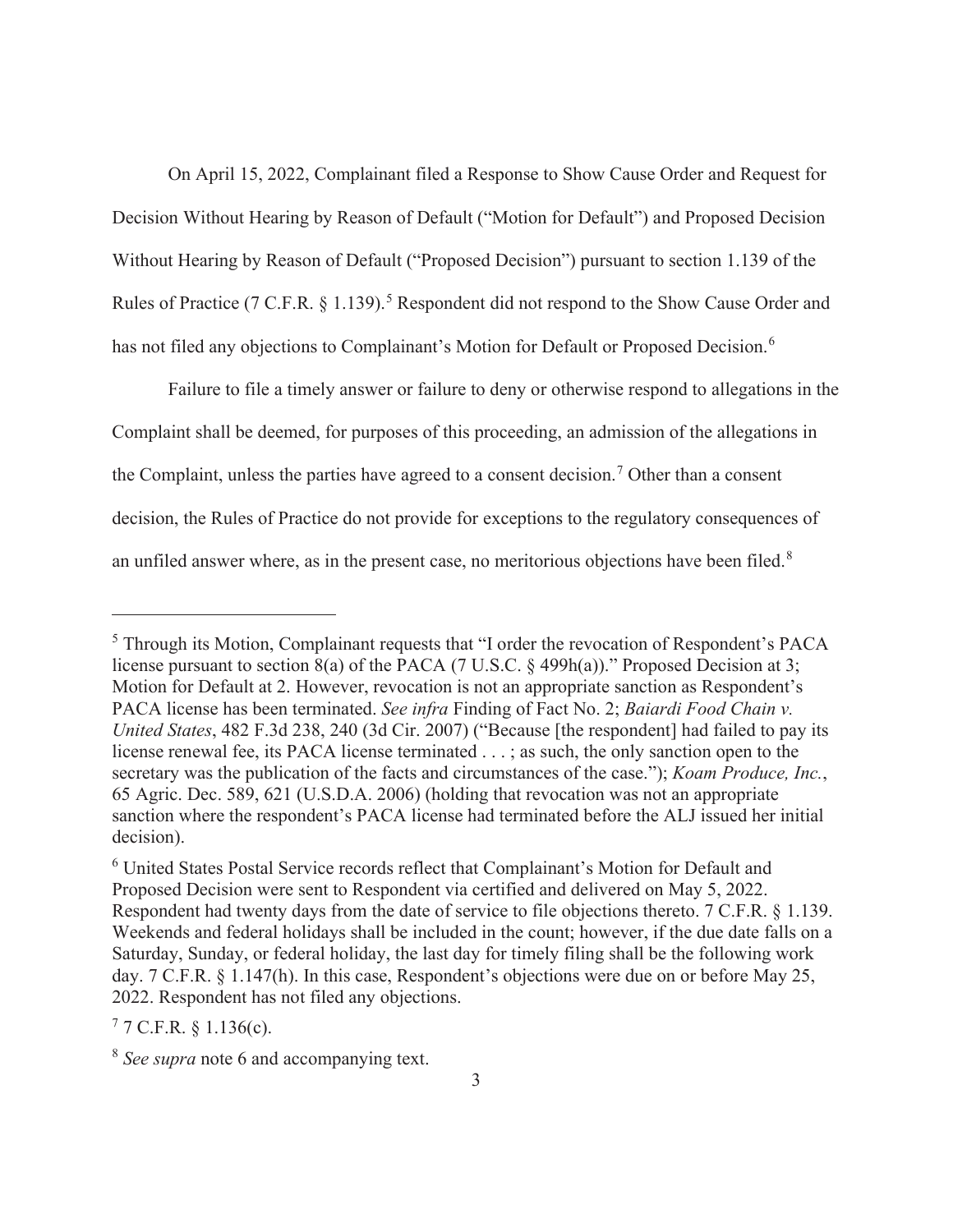As Respondent failed to answer the Complaint, and upon Complainant's motion for the issuance of a decision without hearing, this Decision and Order is issued without further procedure or hearing pursuant to section 1.139 of the Rules of Practice (7 C.F.R. § 1.139).

#### **Findings of Fact**

- 1. Respondent J & J Distributing Company is a corporation organized under the laws of the State of Minnesota. Respondent's business address is or was 653 Rice Street, St. Paul, Minnesota 55103. The Complaint was served on Respondent's address and on Respondent's principal, whose address was provided to the Hearing Clerk's Office but withheld from the Complaint to protect the principal's personal information and privacy.
- 2. At all times material herein, Respondent was licensed and/or operating subject to the provisions of PACA. License number 1980 0526 was issued to Respondent on February 12, 1980. Respondent's license was suspended due to an unpaid reparation award on July 30, 2021 pursuant to PACA section 7(d) (7 U.S.C. § 499(g)(d)). The license terminated on April 13, 2022, pursuant to PACA section 4(a) (7 U.S.C. § 499d(a)), when Respondent failed to pay the required annual renewal fee.
- 3. Respondent, during the period June 2020 through April 2021, on or about the dates and in the transactions set forth in Appendix A (attached to the Complaint and incorporated herein by reference), failed to make full payment promptly to twelve sellers for 103 lots of perishable agricultural commodities that Respondent purchased, received, and accepted in interstate and foreign commerce, in the total amount of \$493,611.39.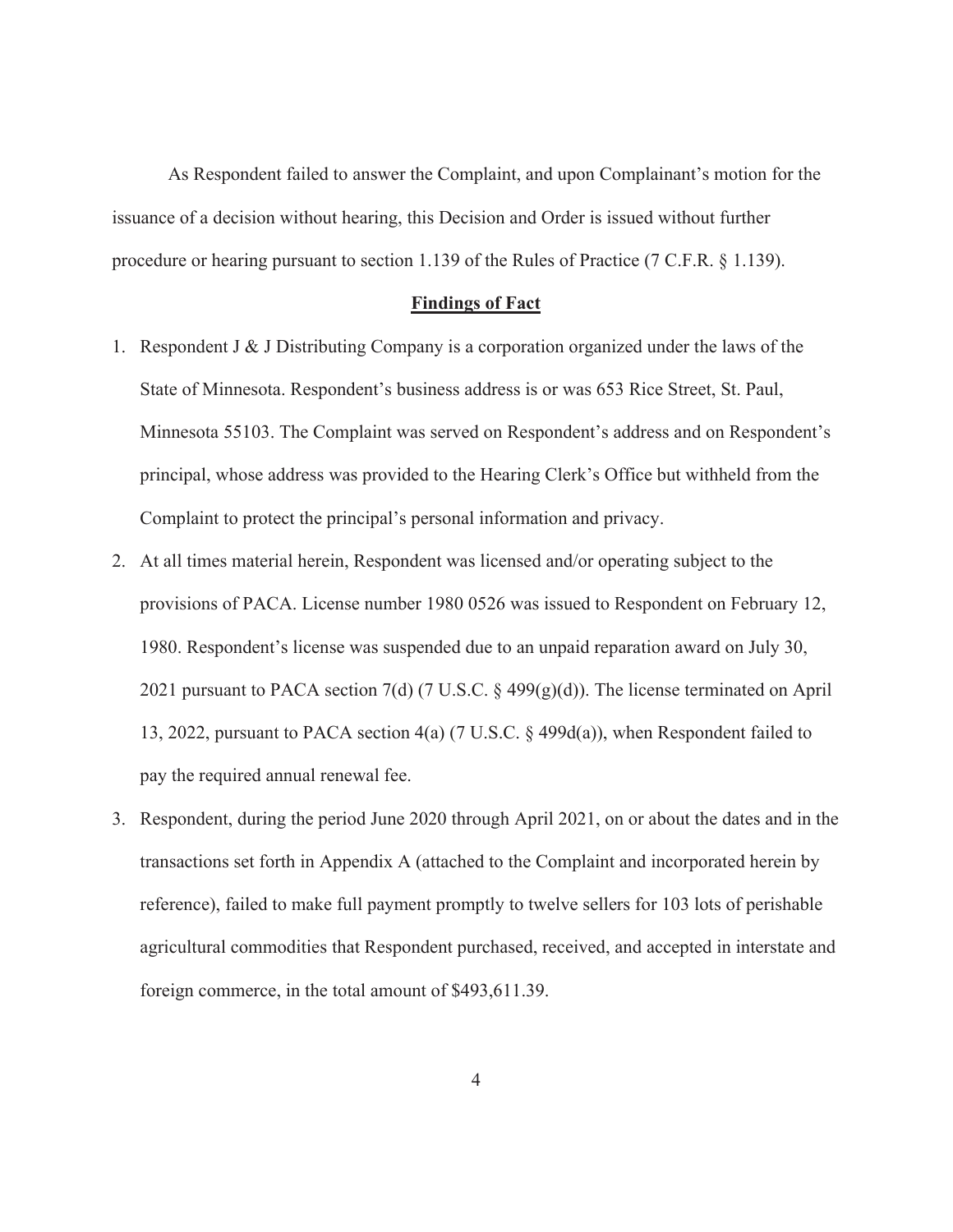#### **Conclusions**

- 1. The Secretary of Agriculture has jurisdiction in this matter.
- 2. Respondent J & J Distributing Company's failure to make full payment promptly with respect to the 103 transactions referenced in Finding of Fact No. 3 above, and as set forth in Appendix A to the Complaint, constitutes willful, flagrant, and repeated violations of PACA section 2(4) (7 U.S.C. § 499b(4)), for which the below Order is issued.
- 3. The total unpaid balance due to sellers represents more than a *de minimis* amount, thereby obviating the need for a hearing in this matter.<sup>9</sup>
- 4. As Respondent's PACA license is terminated, the appropriate sanction is publication of the facts and circumstances of Respondent's violations.<sup>10</sup>

#### **ORDER**

- 1. Complainant's Motion for Default is GRANTED.
- 2. A finding is made that Respondent J & J Distributing Company committed willful, flagrant, and repeated violations of PACA section 2(4) (7 U.S.C. § 499b(4)).

<sup>9</sup> *See The Square Group, LLC*, 75 Agric. Dec. 689, 695 (U.S.D.A. 2016); *Tri-State Fruit & Vegetable, Inc.*, 46 Agric. Dec. 81, 82-83 (U.S.D.A. 1984) (Ruling on Certified Question).

<sup>&</sup>lt;sup>10</sup> *See Baiardi Food Chain*, 482 F.3d at 240 ("Because [the respondent] had failed to pay its license renewal fee, its PACA license terminated . . . ; as such, the only sanction open to the secretary was the publication of the facts and circumstances of the case."); *Koam Produce, Inc.*, 65 Agric. Dec. at 621 ("Publication of the facts and circumstances of Respondent's violations has the same effect on Respondent and persons responsibly connected with Respondent as revocation of Respondent's PACA license."); *Hogan Distrib., Inc.*, 55 Agric. Dec. 622, 633 (U.S.D.A. 1996) ("Where, as in the instant case, Respondent does not have a license, publication of the facts and circumstances of the violation is a substitute for revocation of a license.").